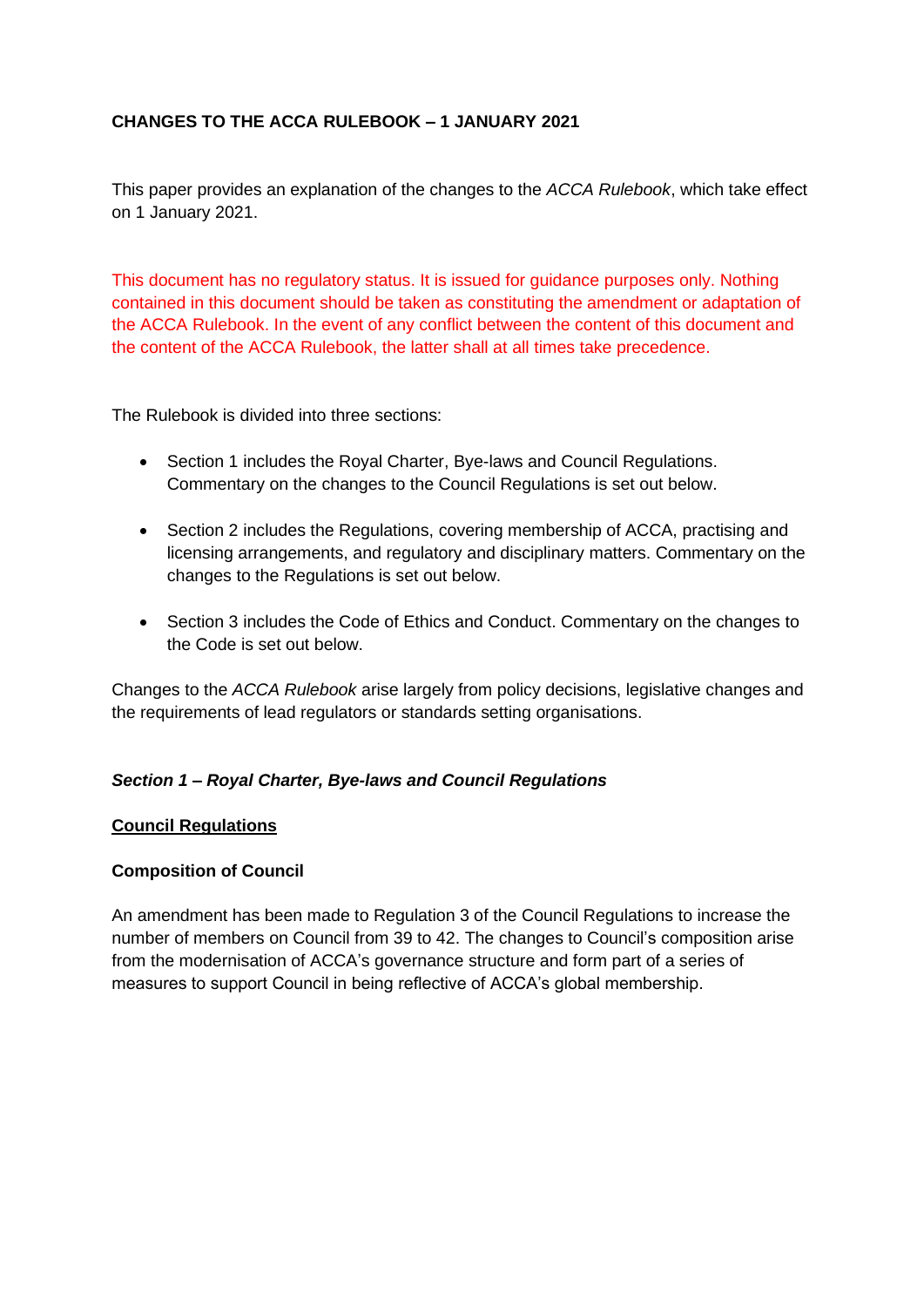## *Section 2 – Regulations*

### **Membership Regulations**

## **Members in retirement**

An amendment has been made to Regulation 4(6)(a) of the Membership Regulations to reflect changes to membership in retirement and support the introduction of the concept of lifetime membership. A member who is a Fellow of the Association, and who has, with a view to permanent retirement, retired from professional work or business, may now apply to the Council to be placed on the register of members in retirement. Previously, the requirement was at least 30 years' membership.

## **Global Practising Regulations**

## **United Kingdom withdrawal from the European Union**

The United Kingdom left the European Union on 31 January 2020 and entered a period of transition which ended on 31 December 2020. As a result, new eligibility and qualification requirements for statutory auditors and audit firms in the United Kingdom and the Republic of Ireland take effect from 1 January 2021. The key changes are set out below:

# *Annex 1 – Additional Practising Regulations for the United Kingdom, Jersey, Guernsey and Dependencies and the Isle of Man*

• Regulation 2 of Annex 1 contains a new definition for *IP completion day* and there are also amendments to the definitions for *Audit Directive*, *EEA auditor*, *EEA competent authority*, *public interest entity*, *qualified person* and *third country*.

### *Appendix 1 – United Kingdom Audit Regulations 2016*

- all EEA states (including the Republic of Ireland) are third countries
- Gibraltar is also treated as if it were an EEA state and is still subject to the Audit **Directive**
- a firm that is an EEA auditor is no longer eligible for a UK auditing certificate
- an individual that is a third country auditor must satisfy the new requirements to obtain a UK audit qualification contained in Regulation 6(2)(b) of Appendix 1.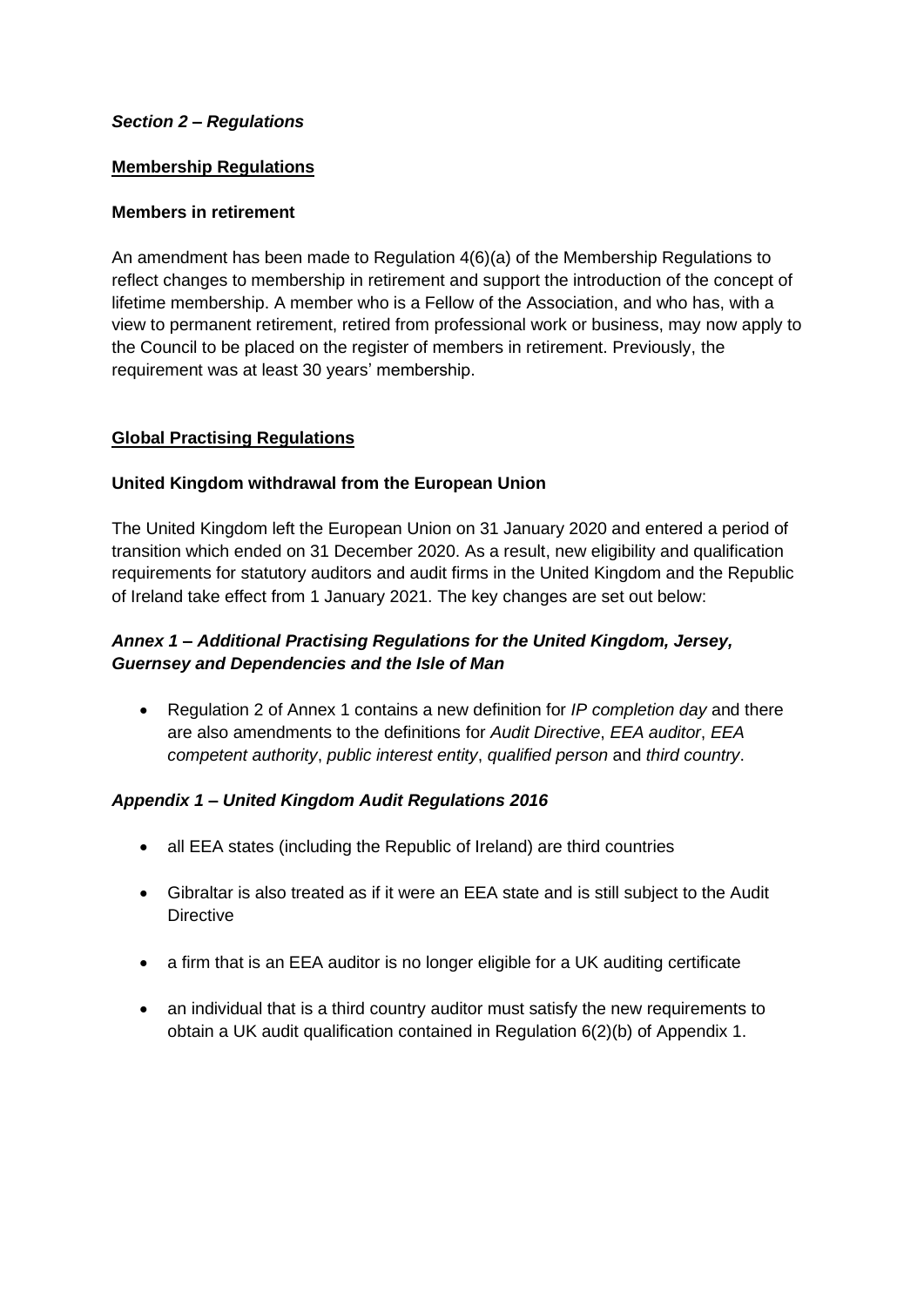## *Annex 2 – Additional Practising Regulations for the Republic of Ireland*

## *Appendix 1 – Republic of Ireland Audit Regulations 2017*

- the practical training towards an Irish audit qualification must be supervised by a statutory auditor approved in any EEA state
- a UK statutory auditor is no longer eligible to supervise the practical training towards an Irish audit qualification.

## *Appendix 2 – Requirements for the recognised professional qualification*

- for the purposes of an Irish audit qualification, an ACCA approved employer must be a statutory auditor or an audit firm approved in any EEA state
- a UK statutory auditor or a UK audit firm is no longer eligible to be an ACCA approved employer and provide training towards an Irish audit qualification.

## **Practising Certificate Experience Forms**

An amendment has been made to Regulation  $7(1)(a)(i)(cc)$  of the Global Practising Regulations to update the reference to 'practising certificate training record' with the new 'practising certificate experience forms'. Following the end of the transition period on 31 December 2020, members will be required to use the practising certificate experience forms to record their practical training for a practising certificate.

### **Professional indemnity insurance provisions**

Amendments have been made to Regulation 7(3) of Annex 1 (United Kingdom) to the Global Practising Regulations to replace the references to 'insurance mediation' with 'insurance distribution' and ensure consistency with the Designated Professional Body Regulations.

### **Anti-money laundering (AML) compliance requirements**

Amendments have been made to Regulation 11 of Annex 1 (United Kingdom) to the Global Practising Regulations to ensure consistency with the requirements of Regulation 9 of Annex 2 (Republic of Ireland) in relation to AML monitoring and the relevant Act.